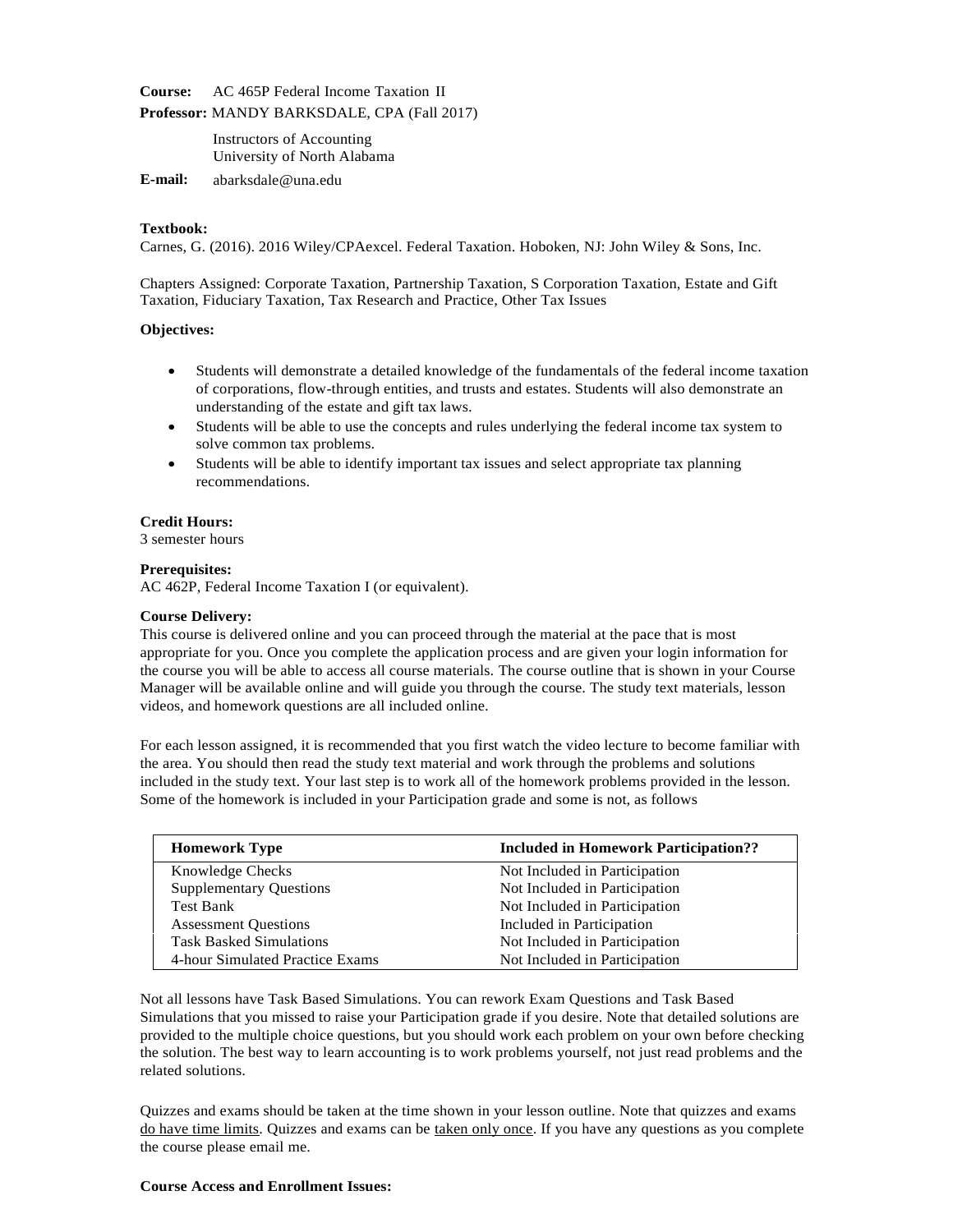- 1. Once your application has been processed and you are officially admitted as a student at UNA and enrolled in this course, you will receive an email from the professor welcoming you to the course.
- 2. The University of North Alabama allows students two semesters to complete the requirements for a specific course, subject to the approval of the instructor. If you do not complete the course in the semester of your initial enrollment, you will receive a grade of "Incomplete" and will be able to complete the course in the following semester. If you do not complete the course by the end of the second semester of enrollment, then you automatically receive a failing grade for the course.
- 3. The content covered in this course is very similar to the content covered in the face-to-face courses offered at UNA. If you plan to pursue the CPA license, we advise you to be familiar with the requirements for the state where you plan to sit for the CPA exam to insure that the courses you complete are appropriate. These requirements can vary substantially across states (see [www.nasba.org f](http://www.nasba.org/)or a listing of State Boards of Accountancy websites).

## **Course Assessments and Final Grade:**

The following are the general policies for this class. Deviations may be necessary.

- 1. There will be four exams and eight quizzes.
- 2. All exams and quizzes will be given on-line and will focus on problem-solving skills. Students will be allowed no more than two hours for each exam and no more than 30 minutes for each quiz.
- 3. All exams and quizzes will be open book and notes, but each student must complete the tests without assistance from other individuals.
- 4. DO NOT CHEAT ON EXAMS OR QUIZZES. Anyone who cheats will receive an F for the course.
- 5. Final grades are determined as follows:

|           | $\%$ |
|-----------|------|
| Homework  | - 10 |
| Exams     | 70   |
| Quizzes   | 20   |
|           |      |
|           |      |
|           |      |
|           |      |
|           |      |
| $- - - -$ |      |
| Total     | 100  |
|           |      |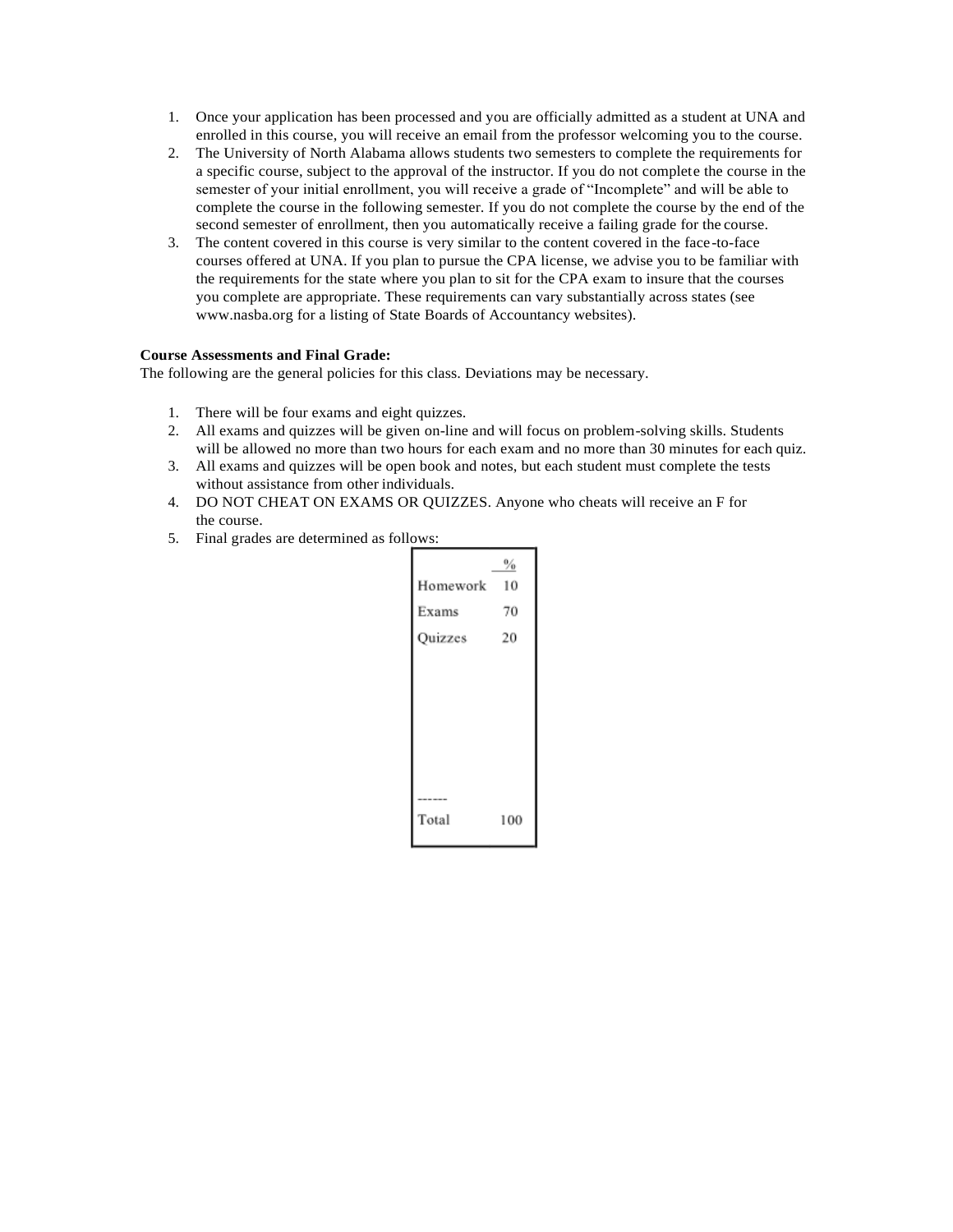Grades will be assigned as follows:

90% or above  $= A$ 80% to 90% =  $B$ 70% to  $80% = C$ 60% to  $70% = D$ Below  $60\% = F$ 

Your grade will be the percentage of your total points earned to 530 points.

#### **Topics Covered:**

Corporate Taxation Formation of a Corporation Corporate Income Special Corporate Deductions Corporate Alternative Minimum Tax Penalty Taxes Taxation of Related Corporations Distributions from a Corporation Corporate Redemptions and Liquidations Corporate Reorganizations Partnership Taxation Formation and Basis Flow-Through of Income and Losses Transactions with Partners Distributions Sales and Terminations S Corporation Taxation Eligibility, Elections, Terminations Income and Basis Distributions and Special Taxes Estate and Gift Taxation Federal Gift Tax Federal Estate Tax Fiduciary Taxation Income Taxation of Fiduciaries Tax Research and Practice Sources of Tax Authority Research Compliance Responsibilities Other Tax Issues Tax Planning Strategies for Business Entities Business Entity Choice

# **ACADEMIC HONESTY—UNIVERSITY POLICY:**

Students are expected to be honorable and observe standards of conduct appropriate to a community of scholars. Additionally, students are expected to behave in an ethical manner. Individuals who disregard the core values of truth and honesty bring disrespect to themselves and the University. A university community that allows academic dishonesty will suffer harm to the reputation of students, faculty and graduates. It is in the best interest of the entire university community to sanction any individual who chooses not to accept the principles of academic honesty by committing acts such as cheating, plagiarism, or misrepresentation. Offenses are reported to the Vice President for Academic Affairs and Provost for referral to the University Student Discipline System for disposition (see "Academic Honesty" in the Academic Procedures and Requirements section of the University Catalog for more information).

## **STUDENTS WITH DISABILITIES—UNIVERSITY POLICY:**

In accordance with the Americans with Disabilities Act (ADA) and Section 504 of the Rehabilitation Act of 1973, the University offers reasonable accommodations to students with eligible documented learning, physical and/or